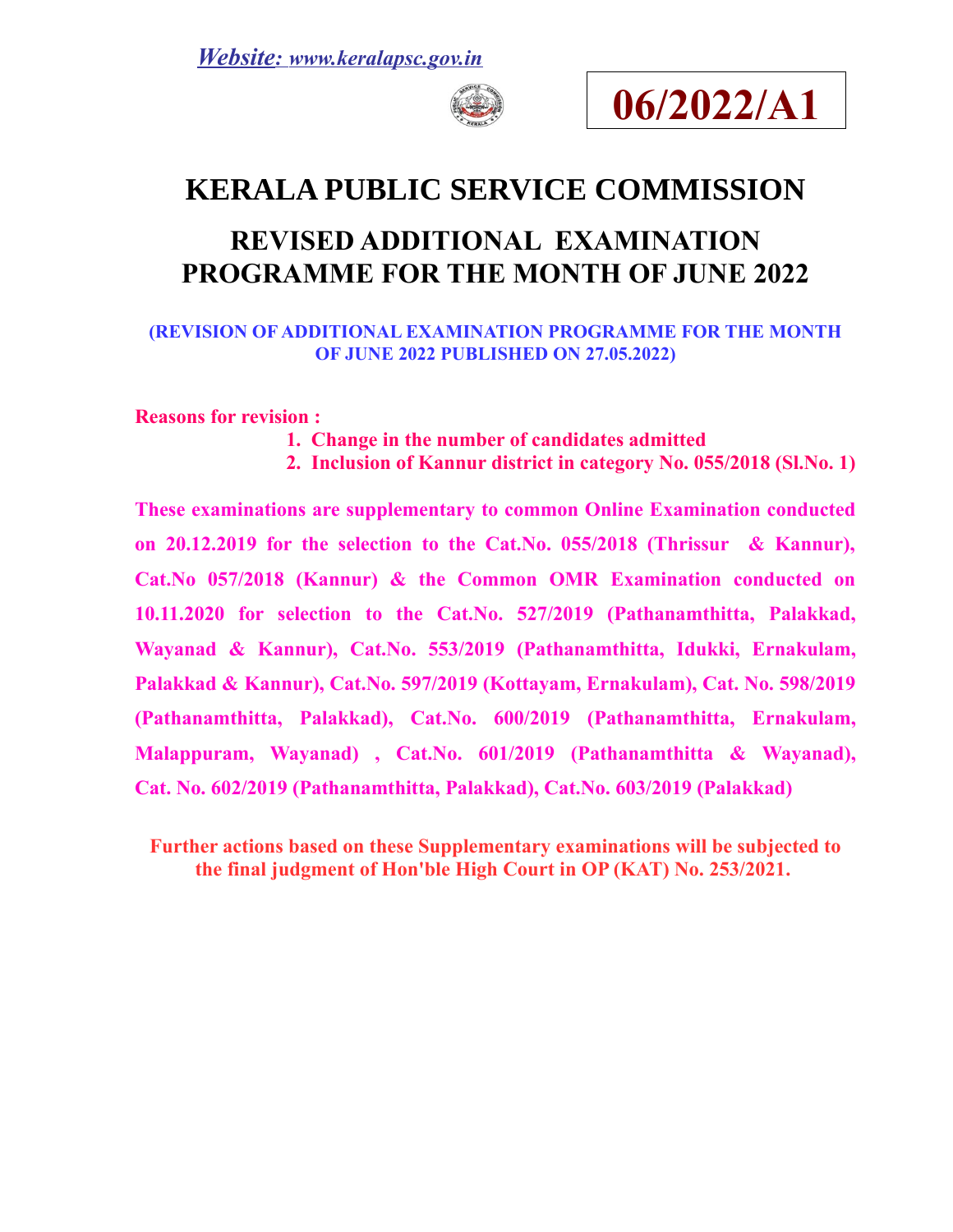| SI<br>$N_{0}$ . | Date & Time                                                                                                                          | <b>Name of Post, Department &amp; Syllabus</b>                                                                                                                                                                                                                                                                                                                                                                                                                                                                                           | Category<br><b>Number</b>                                           | No. of<br><b>Candidates</b>                                     |
|-----------------|--------------------------------------------------------------------------------------------------------------------------------------|------------------------------------------------------------------------------------------------------------------------------------------------------------------------------------------------------------------------------------------------------------------------------------------------------------------------------------------------------------------------------------------------------------------------------------------------------------------------------------------------------------------------------------------|---------------------------------------------------------------------|-----------------------------------------------------------------|
| $\mathbf{1}$    | $\boldsymbol{2}$                                                                                                                     | $\mathbf{3}$                                                                                                                                                                                                                                                                                                                                                                                                                                                                                                                             | 4                                                                   | $5\phantom{.0}$                                                 |
| 1               | 29.06.2022<br><b>WEDNESDAY</b><br>Batch I <sup>*</sup><br>9.00 am to<br>$11.15$ am<br><b>Batch II</b><br>$11.00$ am to<br>$01.15$ pm | <b>JUNIOR PUBLIC HEALTH NURSE GRADE II</b><br><b>HEALTH SERVICES/ MUNICIPAL COMMON SERVICE</b><br>(NCA NOTIFICATION)<br>(Further actions based on this supplementary examination will<br>be subjected to the final judgment of Hon'ble High Court in OP<br>(KAT) No. 253/2021.)<br><b>Main Topics:-</b><br>Questions based on Educational Qualification<br><b>Maximum Marks</b><br>: 100<br><b>Duration</b><br>: 1 Hour 15 Minutes<br><b>Medium of Question : English</b><br><b>Mode of Exam</b><br>: ONLINE (Objective Multiple Choice) | 055/2018<br><b>For</b><br>detailed<br>syllabus<br><b>Click Here</b> | <b>HINDU</b><br><b>NADAR</b><br><b>TSR - 33</b><br><b>KNR-7</b> |
|                 |                                                                                                                                      | <b>Candidates can download the Admission Tickets through their One</b><br>Time Registration Profile in the website www.keralapsc.gov.in from<br>15.06.2022<br>ഉദ്യോഗാർത്ഥികൾക്ക് $15.06.2022$ മുതൽ പ്രൊഫൈൽ വഴി<br>അഡ്യിഷൻ ടിക്കറ്റ് ലഭ്യമാകുന്നതാണ് .                                                                                                                                                                                                                                                                                    |                                                                     |                                                                 |
| $\overline{2}$  | 29.06.2022<br>WEDNESDAY                                                                                                              | <b>JUNIOR PUBLIC HEALTH NURSE GRADE II</b>                                                                                                                                                                                                                                                                                                                                                                                                                                                                                               | 057/2018                                                            | <b>DHEEVARA</b>                                                 |
|                 | $\boldsymbol{\ast}$<br><b>Batch I</b><br>9.00 am to<br>$11.15$ am<br>℀<br><b>Batch II</b><br>$11.00$ am to<br>$01.15$ pm             | <b>HEALTH SERVICES / MUNICIPAL COMMON SERVICE</b><br>(NCA NOTIFICATION)<br>(Further actions based on this supplementary examination will<br>be subjected to the final judgment of Hon'ble High Court in OP<br>(KAT) No. 253/2021.)<br><b>Candidates can download the Admission Tickets through their One</b><br>Time Registration Profile in the website www.keralapsc.gov.in from<br>15.06.2022<br>ഉദ്യോഗാർത്ഥികൾക്ക് $15.06.2022$ മുതൽ പ്രൊഫൈൽ വഴി<br>അഡ്യിഷൻ ടിക്കറ്റ് ലഭ്യമാകുന്നതാണ് .                                              | For<br>detailed<br>syllabus<br><b>Click Here</b>                    | $KNR - 63$                                                      |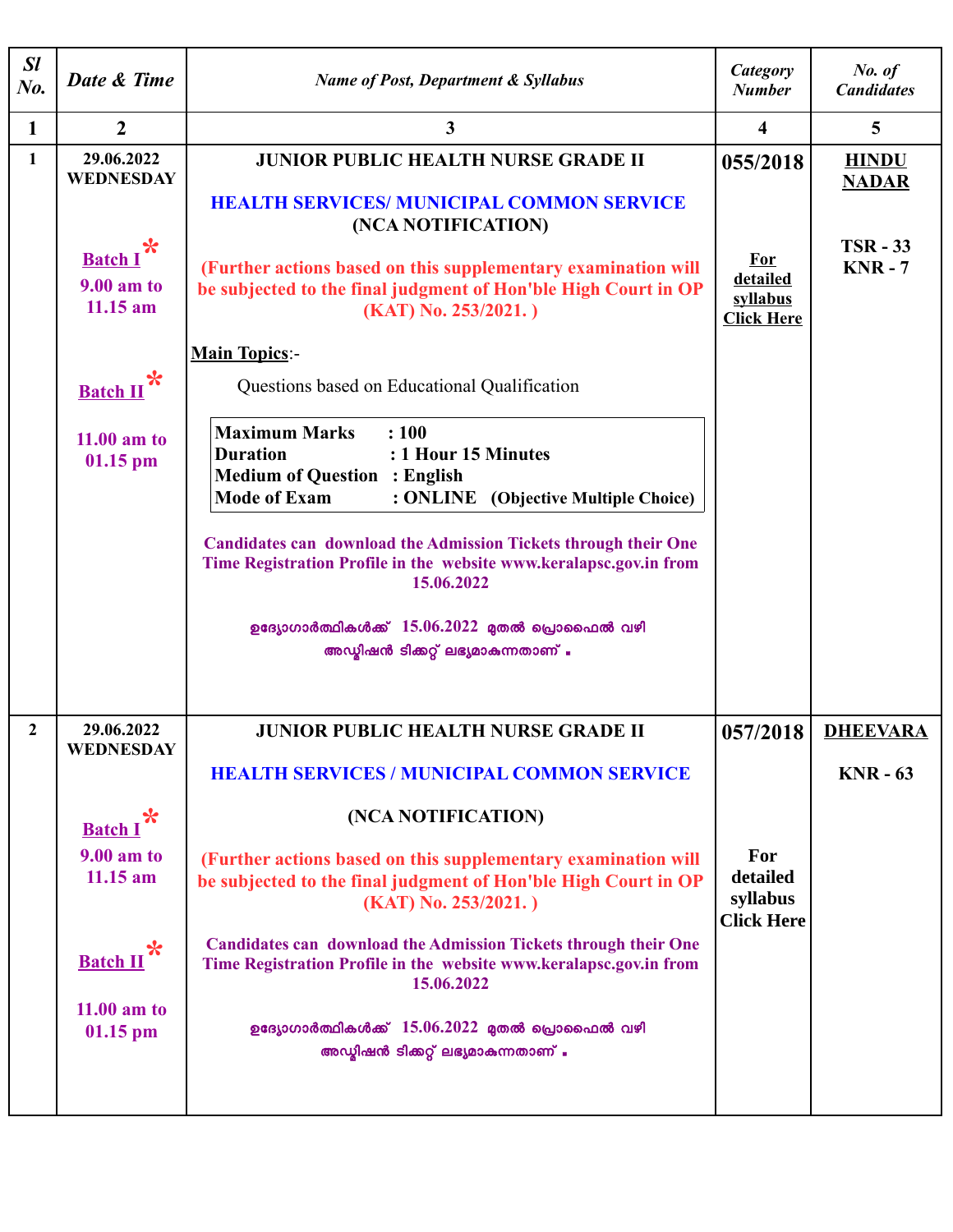| $\mathbf{3}$            | 29.06.2022<br><b>WEDNESDAY</b>         | <b>JUNIOR PUBLIC HEALTH NURSE GR.II</b>                                                                                                                    | 527/2019                                         | <b>PTA - 288</b>                     |
|-------------------------|----------------------------------------|------------------------------------------------------------------------------------------------------------------------------------------------------------|--------------------------------------------------|--------------------------------------|
|                         |                                        | <b>HEALTH SERVICES / MUNICIPAL COMMON SERVICE</b>                                                                                                          |                                                  | <b>PKD - 151</b><br><b>WYD - 168</b> |
|                         | Batch I*<br>$9.00$ am to<br>$11.15$ am | (Further actions based on this supplementary examination will<br>be subjected to the final judgment of Hon'ble High Court in OP<br>(KAT) No. 253/2021.)    | <b>For</b><br>detailed<br>syllabus               | <b>KNR - 196</b>                     |
|                         | <b>Batch II</b>                        | <b>Candidates can download the Admission Tickets through their One</b><br>Time Registration Profile in the website www.keralapsc.gov.in from<br>15.06.2022 | <b>Click Here</b>                                |                                      |
|                         | $11.00$ am to<br>$01.15$ pm            | ഉദ്യോഗാർത്ഥികൾക്ക് $15.06.2022$ മുതൽ പ്രൊഫൈൽ വഴി<br>അഡ്യിഷൻ ടിക്കറ്റ് ലഭ്യമാകുന്നതാണ് .                                                                    |                                                  |                                      |
| $\overline{\mathbf{4}}$ | 29.06.2022<br><b>WEDNESDAY</b>         | <b>JUNIOR PUBLIC HEALTH NURSE GR.II</b>                                                                                                                    | 553/2019                                         |                                      |
|                         |                                        | <b>HEALTH SERVICES</b>                                                                                                                                     |                                                  | <b>PTA - 47</b><br><b>EKM - 39</b>   |
|                         | <b>Batch I</b>                         | (SPECIAL RECRUITMENT FOR SC & ST ONLY)                                                                                                                     | For<br>detailed<br>syllabus                      | IDK $-24$<br><b>PKD</b> - 18         |
|                         | $9.00$ am to<br>$11.15$ am             | (Further actions based on this supplementary examination will<br>be subjected to the final judgment of Hon'ble High Court in OP<br>(KAT) No. 253/2021.)    | <b>Click Here</b>                                | $KNR - 20$                           |
|                         | <b>Batch II</b><br>$11.00$ am to       | <b>Candidates can download the Admission Tickets through their One</b><br>Time Registration Profile in the website www.keralapsc.gov.in from<br>15.06.2022 |                                                  |                                      |
|                         | $01.15$ pm                             | ഉദ്യോഗാർത്ഥികൾക്ക് $15.06.2022$ മുതൽ പ്രൊഫൈൽ വഴി<br>അഡ്യിഷൻ ടിക്കറ്റ് ലഭ്യമാകുന്നതാണ് .                                                                    |                                                  |                                      |
| $\overline{5}$          | 29.06.2022<br><b>WEDNESDAY</b>         | <b>JUNIOR PUBLIC HEALTH NURSE GR.II</b>                                                                                                                    | 597/2019                                         | <b>MUSLIM</b>                        |
|                         |                                        | <b>HEALTH SERVICES / MUNICIPAL COMMON SERVICES</b>                                                                                                         |                                                  | <b>KTM - 49</b>                      |
|                         | <b>Batch I</b>                         | (NCA NOTIFICATION)                                                                                                                                         |                                                  | <b>EKM - 108</b>                     |
|                         | $9.00$ am to<br>$11.15$ am             | (Further actions based on this supplementary examination will<br>be subjected to the final judgment of Hon'ble High Court in OP<br>(KAT) No. 253/2021.)    | For<br>detailed<br>syllabus<br><b>Click Here</b> |                                      |
|                         | $\ast$<br><b>Batch II</b>              | <b>Candidates can download the Admission Tickets through their One</b><br>Time Registration Profile in the website www.keralapsc.gov.in from<br>15.06.2022 |                                                  |                                      |
|                         | $11.00$ am to<br>$01.15$ pm            | ഉദ്യോഗാർത്ഥികൾക്ക് $15.06.2022$ മുതൽ പ്രൊഫൈൽ വഴി<br>അഡ്യിഷൻ ടിക്കറ്റ് ലഭ്യമാകുന്നതാണ് .                                                                    |                                                  |                                      |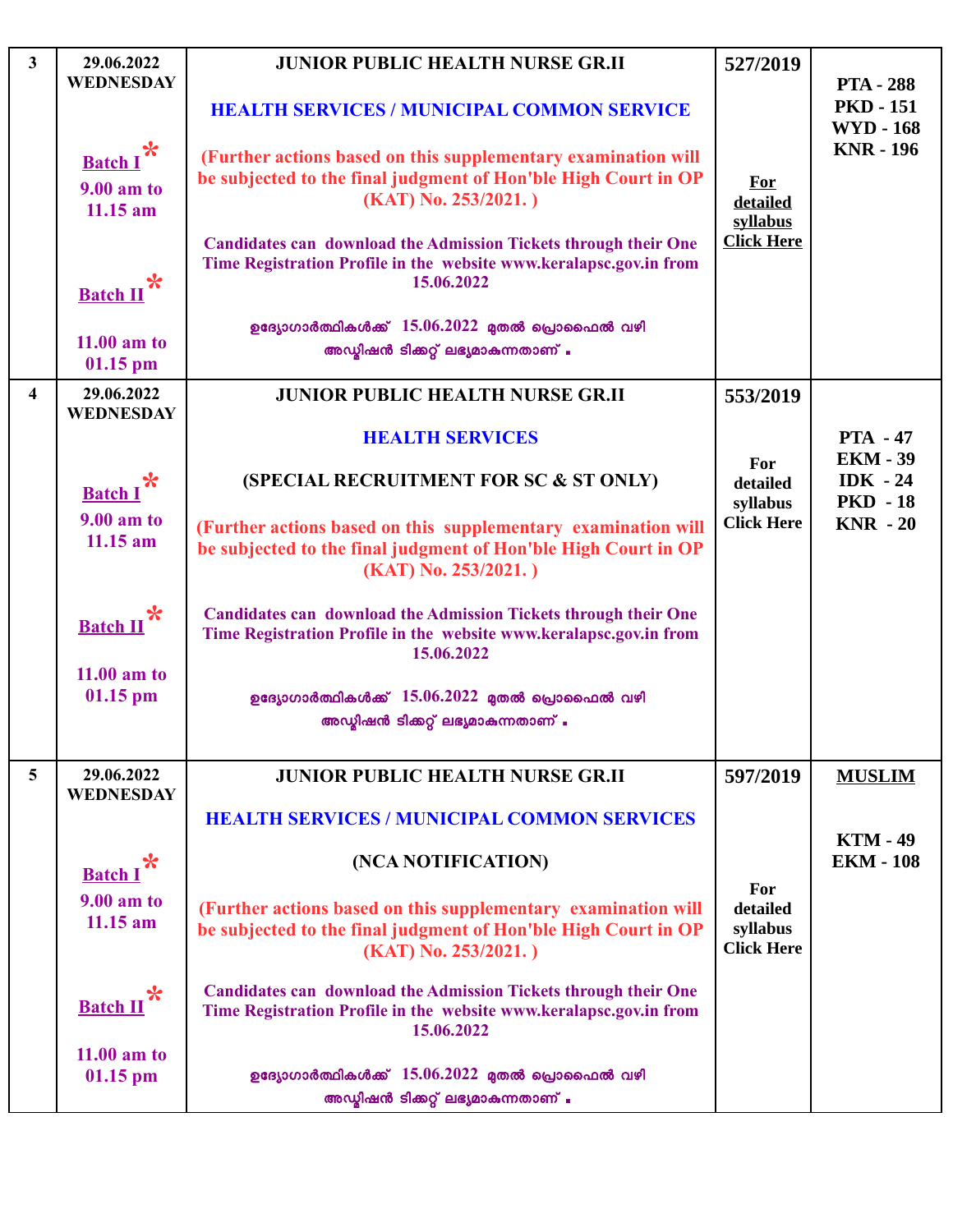| 6              | 29.06.2022<br><b>WEDNESDAY</b> | <b>JUNIOR PUBLIC HEALTH NURSE GR.II</b>                                                                                                                    | 598/2019             | <b>SIUC NADAR</b>                  |
|----------------|--------------------------------|------------------------------------------------------------------------------------------------------------------------------------------------------------|----------------------|------------------------------------|
|                |                                | <b>HEALTH SERVICES / MUNICIPAL COMMON SERVICES</b>                                                                                                         | For                  | <b>PTA - 61</b><br><b>PKD - 19</b> |
|                | $\ast$<br><b>Batch I</b>       | (NCA NOTIFICATION)                                                                                                                                         | detailed<br>syllabus |                                    |
|                | 9.00 am to<br>$11.15$ am       |                                                                                                                                                            | <b>Click Here</b>    |                                    |
|                |                                | (Further actions based on this supplementary examination will<br>be subjected to the final judgment of Hon'ble High Court in OP<br>(KAT) No. 253/2021.)    |                      |                                    |
|                | *<br><b>Batch II</b>           |                                                                                                                                                            |                      |                                    |
|                | $11.00$ am to<br>$01.15$ pm    | <b>Candidates can download the Admission Tickets through their One</b><br>Time Registration Profile in the website www.keralapsc.gov.in from<br>15.06.2022 |                      |                                    |
|                |                                | ഉദ്യോഗാർത്ഥികൾക്ക് $15.06.2022$ മുതൽ പ്രൊഫൈൽ വഴി                                                                                                           |                      |                                    |
|                |                                | അഡ്യിഷൻ ടിക്കറ്റ് ലഭ്യമാകുന്നതാണ് .                                                                                                                        |                      |                                    |
| $\overline{7}$ | 29.06.2022                     | <b>JUNIOR PUBLIC HEALTH NURSE GR.II</b>                                                                                                                    | 600/2019             | <b>HINDU</b>                       |
|                | <b>WEDNESDAY</b>               |                                                                                                                                                            |                      | <b>NADAR</b>                       |
|                |                                | <b>HEALTH SERVICES / MUNICIPAL COMMON SERVICES</b>                                                                                                         | For                  |                                    |
|                | <b>Batch I</b>                 | (NCA NOTIFICATION)                                                                                                                                         | detailed<br>syllabus | <b>PTA - 10</b><br>$EKM - 2$       |
|                | 9.00 am to<br>$11.15$ am       | (Further actions based on this supplementary examination will<br>be subjected to the final judgment of Hon'ble High Court in OP<br>$(KAT)$ No. 253/2021.)  | <b>Click Here</b>    | $MLP - 6$<br>$WYD - 1$             |
|                | ✬<br><b>Batch II</b>           |                                                                                                                                                            |                      |                                    |
|                | $11.00$ am to<br>$01.15$ pm    | <b>Candidates can download the Admission Tickets through their One</b><br>Time Registration Profile in the website www.keralapsc.gov.in from<br>15.06.2022 |                      |                                    |
|                |                                |                                                                                                                                                            |                      |                                    |
|                |                                | ഉദ്യോഗാർത്ഥികൾക്ക് $15.06.2022$ മുതൽ പ്രൊഫൈൽ വഴി<br>അഡ്യിഷൻ ടിക്കറ്റ് ലഭ്യമാകുന്നതാണ് .                                                                    |                      |                                    |
|                |                                |                                                                                                                                                            |                      |                                    |
|                |                                |                                                                                                                                                            |                      |                                    |
|                |                                |                                                                                                                                                            |                      |                                    |
|                |                                |                                                                                                                                                            |                      |                                    |
|                |                                |                                                                                                                                                            |                      |                                    |

L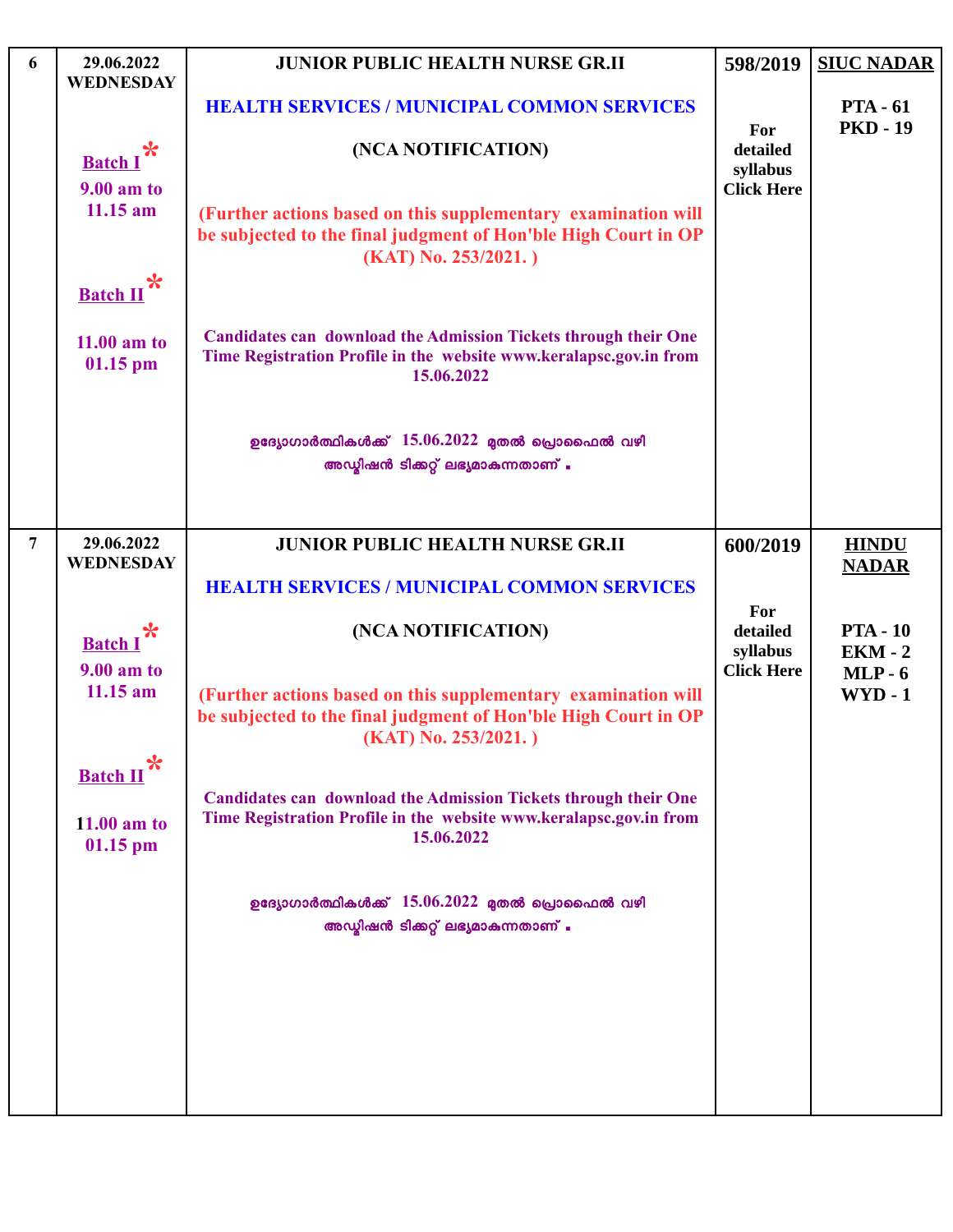| 8 | 29.06.2022<br><b>WEDNESDAY</b>                       | <b>JUNIOR PUBLIC HEALTH NURSE GR.II</b>                                                                                                                                                                                             | 601/2019                                         | <b>DHEEVARA</b>                              |
|---|------------------------------------------------------|-------------------------------------------------------------------------------------------------------------------------------------------------------------------------------------------------------------------------------------|--------------------------------------------------|----------------------------------------------|
|   | Batch I*<br><b>9.00 am to</b><br>$11.15$ am          | <b>HEALTH SERVICES / MUNICIPAL COMMON SERVICES</b><br>(NCA NOTIFICATION)                                                                                                                                                            | For<br>detailed<br>syllabus<br><b>Click Here</b> | <b>PTA - 19</b><br>$WYD - 8$                 |
|   | Batch $\mathbf{u}^*$                                 | (Further actions based on this supplementary examination will<br>be subjected to the final judgment of Hon'ble High Court in OP<br>$(KAT)$ No. 253/2021.)<br><b>Candidates can download the Admission Tickets through their One</b> |                                                  |                                              |
|   | $11.00$ am to<br>$01.15$ pm                          | Time Registration Profile in the website www.keralapsc.gov.in from<br>15.06.2022                                                                                                                                                    |                                                  |                                              |
|   |                                                      | ഉദ്യോഗാർത്ഥികൾക്ക് $15.06.2022$ മുതൽ പ്രൊഫൈൽ വഴി<br>അഡ്യിഷൻ ടിക്കറ്റ് ലഭ്യമാകുന്നതാണ് .                                                                                                                                             |                                                  |                                              |
| 9 | 29.06.2022<br><b>WEDNESDAY</b>                       | <b>JUNIOR PUBLIC HEALTH NURSE GR.II</b>                                                                                                                                                                                             | 602/2019                                         | <b>VISWAKARM</b><br>$\mathbf{\underline{A}}$ |
|   | $\ast$<br><b>Batch I</b><br>9.00 am to<br>$11.15$ am | <b>HEALTH SERVICES / MUNICIPAL COMMON SERVICES</b><br>(NCA NOTIFICATION)                                                                                                                                                            | For<br>detailed<br>syllabus<br><b>Click Here</b> | <b>PTA - 33</b><br><b>PKD-13</b>             |
|   | <b>Batch II</b>                                      | (Further actions based on this supplementary examination will<br>be subjected to the final judgment of Hon'ble High Court in OP<br>$(KAT)$ No. 253/2021.)                                                                           |                                                  |                                              |
|   | $11.00$ am to<br>$01.15$ pm                          | <b>Candidates can download the Admission Tickets through their One</b><br>Time Registration Profile in the website www.keralapsc.gov.in from<br>15.06.2022                                                                          |                                                  |                                              |
|   |                                                      | ഉദ്യോഗാർത്ഥികൾക്ക് $15.06.2022$ മുതൽ പ്രൊഫൈൽ വഴി<br>അഡ്യിഷൻ ടിക്കറ്റ് ലഭ്യമാകുന്നതാണ് .                                                                                                                                             |                                                  |                                              |
|   |                                                      |                                                                                                                                                                                                                                     |                                                  |                                              |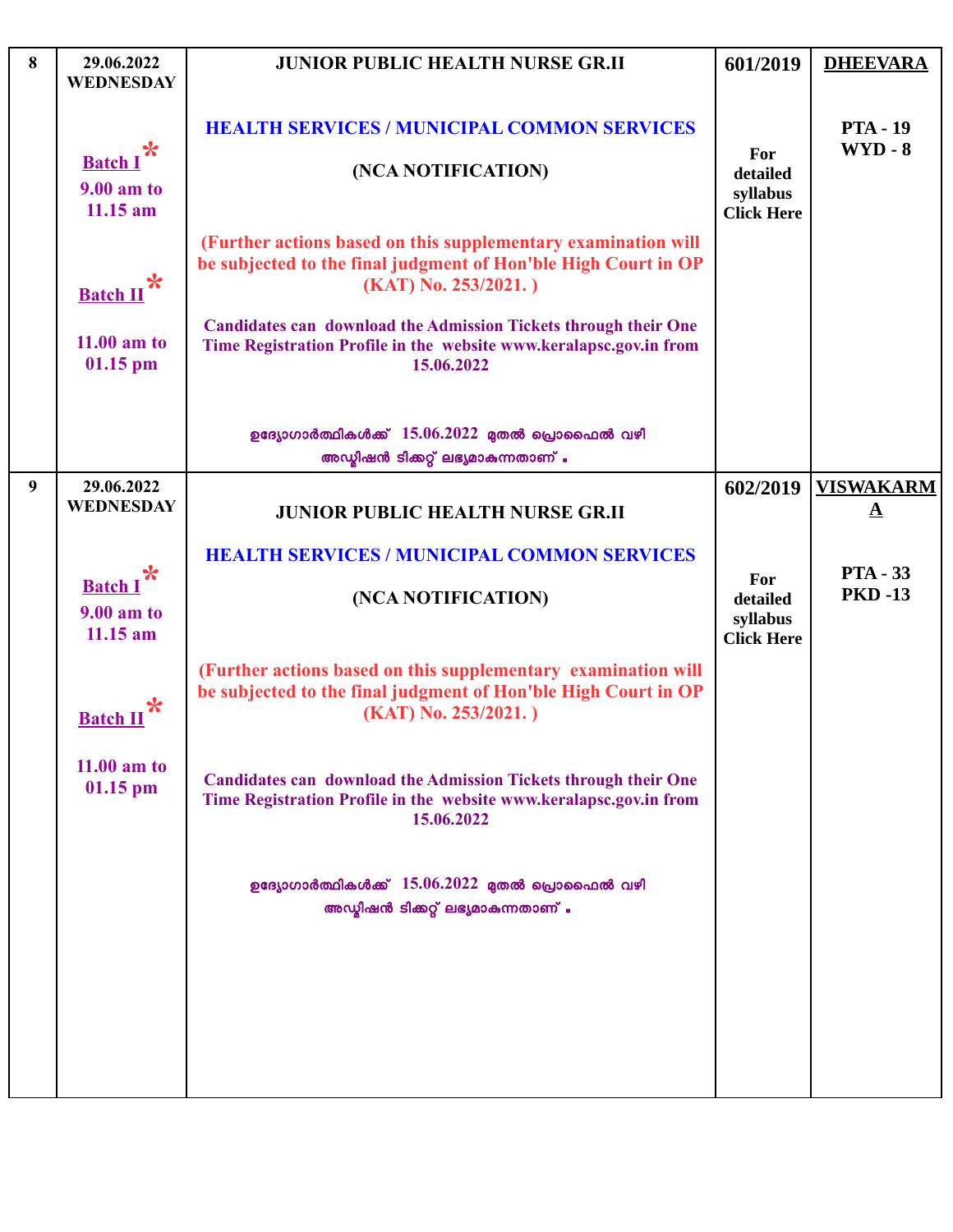| 10 | 29.06.2022<br><b>WEDNESDAY</b>                  | <b>JUNIOR PUBLIC HEALTH NURSE GR.II</b>                                                                                                                    | 603/2019                      | OBC             |
|----|-------------------------------------------------|------------------------------------------------------------------------------------------------------------------------------------------------------------|-------------------------------|-----------------|
|    |                                                 | <b>HEALTH SERVICES / MUNICIPAL COMMON SERVICES</b>                                                                                                         |                               | <b>PKD - 66</b> |
|    | <b>Batch</b><br><b>9.00 am to</b><br>$11.15$ am | (NCA NOTIFICATION)                                                                                                                                         | For<br>detailed               |                 |
|    |                                                 | (Further actions based on this supplementary examination will<br>be subjected to the final judgment of Hon'ble High Court in OP<br>$(KAT)$ No. 253/2021.)  | syllabus<br><b>Click Here</b> |                 |
|    | $\ast$<br><b>Batch II</b>                       | <b>Candidates can download the Admission Tickets through their One</b><br>Time Registration Profile in the website www.keralapsc.gov.in from<br>15.06.2022 |                               |                 |
|    | $11.00$ am to<br>$01.15$ pm                     | ഉദ്യോഗാർത്ഥികൾക്ക് $15.06.2022$ മുതൽ പ്രൊഫൈൽ വഴി<br>അഡ്യിഷൻ ടിക്കറ്റ് ലഭ്യമാകുന്നതാണ് .                                                                    |                               |                 |
|    |                                                 | <b>COMMON TEST FOR SL.NO. 1 TO 10</b>                                                                                                                      |                               |                 |